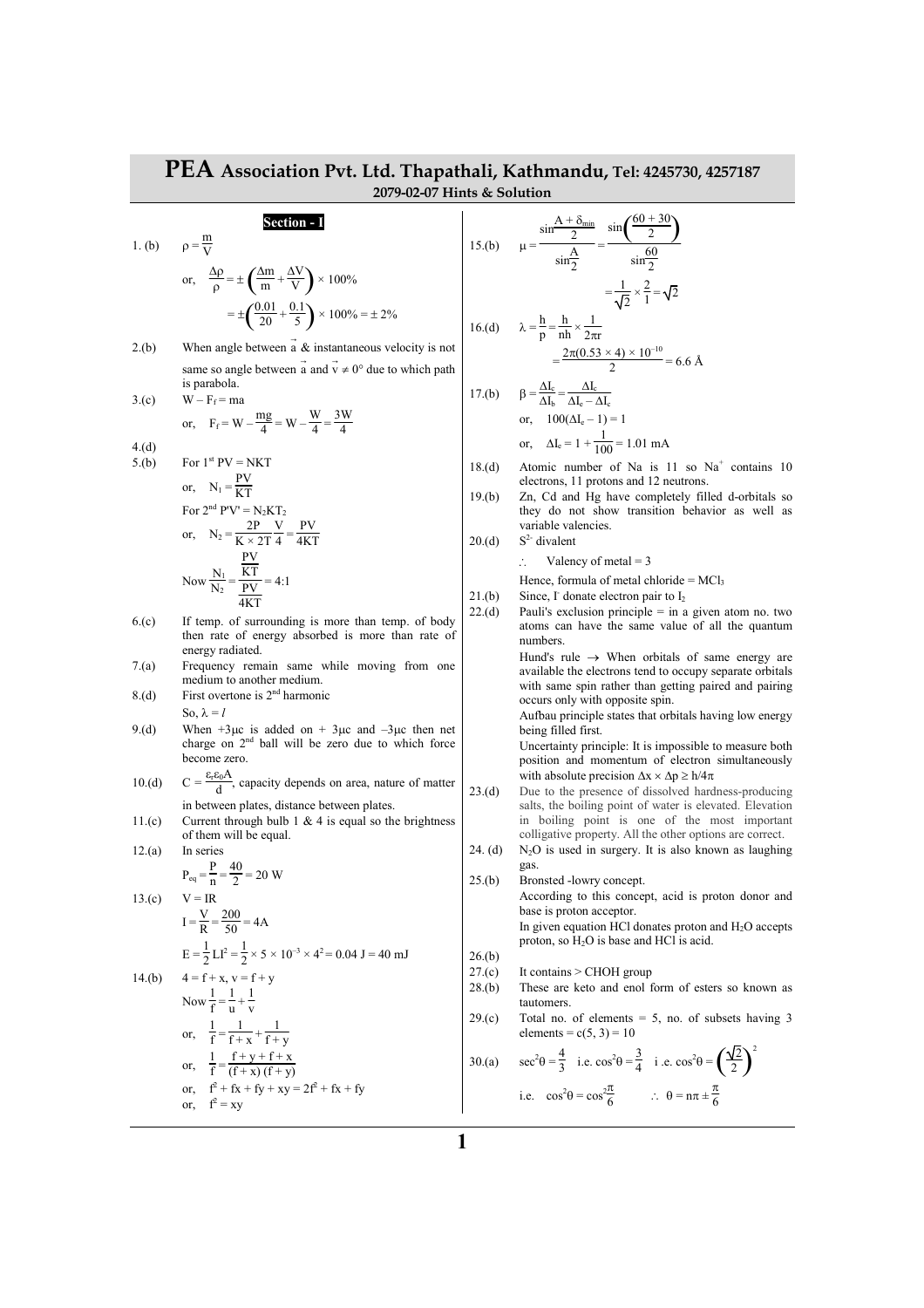| PEA Association Pvt. Ltd. Thapathali, Kathmandu, Tel: 4245730, 4257187<br>2079-02-07 Hints & Solution |                                                                                                                                                      |              |                                                                                                    |  |  |
|-------------------------------------------------------------------------------------------------------|------------------------------------------------------------------------------------------------------------------------------------------------------|--------------|----------------------------------------------------------------------------------------------------|--|--|
| 31.(b)                                                                                                | $asinA = bsinB$                                                                                                                                      |              |                                                                                                    |  |  |
|                                                                                                       | i.e. $a\frac{a}{2R} = b\frac{b}{2R}$                                                                                                                 |              | 47. (b) Put $t = \sqrt{x}$<br>i.e. $dt = \frac{1}{2}\sqrt{x} dx$ .                                 |  |  |
|                                                                                                       | i.e. $a^2 = b^2$                                                                                                                                     |              | So, $\frac{1}{2} \int \sec^2 t dt = \tan t + c = \tan \sqrt{x} + c$                                |  |  |
|                                                                                                       | i.e. $a = b$<br>$\Delta$ is isosceles<br>$\therefore$                                                                                                |              |                                                                                                    |  |  |
|                                                                                                       |                                                                                                                                                      |              | 48. (b) Rea. area $\int_0^{\pi} \sin x \, dx = \int_0^{\pi} \sin x \, dx$                          |  |  |
| 32.(b)                                                                                                | $\frac{ \vec{a} \times \vec{b} }{\vec{a} \cdot \vec{b}} = \frac{3}{\sqrt{3}}$                                                                        |              | $= [-\cos x]_0$                                                                                    |  |  |
|                                                                                                       | $\frac{\text{absin}\theta}{\text{absos}\theta} = \sqrt{3} \tan \theta = \sqrt{3}$                                                                    |              | $= (1 + 1) = 2$ sq units                                                                           |  |  |
|                                                                                                       | i.e. $\theta = 60^{\circ}$                                                                                                                           | 49.b<br>55.c | 50.b<br>51.b<br>52.a<br>53.b<br>54.a<br>56.a<br>57.a<br>58.c<br>59.d<br>60.b                       |  |  |
| 33.(b)                                                                                                | Logarithm is defined for positive values only so<br>option 'b'                                                                                       |              |                                                                                                    |  |  |
| 34(c)                                                                                                 | Product of roots $= 1$                                                                                                                               |              | <b>Section - II</b>                                                                                |  |  |
|                                                                                                       | i.e. $\frac{-5}{K-2} = 1$                                                                                                                            |              | 61. (d) $h = \frac{1}{2} gT^2$ $T = \sqrt{\frac{2h}{g}}$                                           |  |  |
|                                                                                                       | i.e. $K - 2 = -5$                                                                                                                                    |              | After $\frac{T}{2}$ , $h_1 = \frac{1}{2} g \left( \frac{T}{2} \right)^2 = \frac{h}{4}$             |  |  |
| 35(a)                                                                                                 | i.e. $K = -3$<br>By definition the determinant of a matrix and its                                                                                   |              | Height from ground                                                                                 |  |  |
|                                                                                                       | transpose are equal, so 'a'                                                                                                                          |              | $h' = h - \frac{h}{4} = \frac{3h}{4}$                                                              |  |  |
| 36.(b)                                                                                                | For no solution, $D = 0$                                                                                                                             | 62.(c)       | $KE$ of ball = work done against upthrust                                                          |  |  |
|                                                                                                       | $\therefore \begin{vmatrix} \lambda & 3 \\ 1 & 2 \end{vmatrix} = 0$                                                                                  |              | or, $\frac{1}{2}mv^2 =$ mah'                                                                       |  |  |
|                                                                                                       | i.e. $2\lambda - 3 = 0$<br>i.e. $\lambda = \frac{3}{2}$                                                                                              |              | or, $\frac{1}{2} \times 2gh = g\left(\frac{\sigma}{\rho} - 1\right) h'$                            |  |  |
|                                                                                                       |                                                                                                                                                      |              |                                                                                                    |  |  |
| $37.$ (d)                                                                                             | The required line is $3(x - 1) + 5(y - 2) = 0$<br>i.e. $3x + 5y - 13 = 0$                                                                            |              | or, $h' = \frac{20}{\left(\frac{2p}{\rho} - 1\right)} = 20 \text{ m}$                              |  |  |
| 38. (c)                                                                                               | Given equations are $5x + 12y + 8 = 0$ , $10x + 24y - 3 = 0$<br>i.e. $10x + 24y + 16 = 0$ , $10x + 24y - 3 = 0$                                      |              |                                                                                                    |  |  |
|                                                                                                       | Distance = $\pm \frac{16 - (-3)}{\sqrt{10^2 + 24^2}} = \frac{19}{26}$ units                                                                          |              | 63.(b) $a = \frac{F}{m} = \frac{10}{20} = 0.5$ m/s <sup>2</sup>                                    |  |  |
|                                                                                                       |                                                                                                                                                      |              | $v = u + at = 0 + 0.5 \times 1 = 0.5$ m/s                                                          |  |  |
| 39. (b)                                                                                               | Radius = $\sqrt{g^2 + f^2 - c} = \sqrt{\sin^2 \theta + \cos^2 \theta + 8}$<br>$=\sqrt{9}=3$                                                          |              | $W = KE = \frac{1}{2} \times 20(0.5)^2 = 2.5$ J                                                    |  |  |
| 40. (d)                                                                                               | Here, $\left(\frac{x}{a}\right)^2 + \left(\frac{y}{b}\right)^2 = \cos^2\theta + \sin^2\theta$ , $\frac{x^2}{a^2} + \frac{y^2}{b^2} = 1$ ,            |              | 64.(c) $\frac{W}{W} = \frac{mg'}{mg} = \frac{R^2}{g}$                                              |  |  |
|                                                                                                       | which is an ellipse                                                                                                                                  |              |                                                                                                    |  |  |
| 41. (b)                                                                                               | Given $x^2 - 4y^2 = 1$                                                                                                                               |              | or, $\frac{W}{W} = \frac{R^2}{\left(R + \frac{R}{2}\right)^2} = \frac{4}{9}$ : $W' = \frac{4W}{9}$ |  |  |
|                                                                                                       | i.e. $\frac{x^2}{1} - \frac{y^2}{1} = 1$                                                                                                             |              |                                                                                                    |  |  |
|                                                                                                       |                                                                                                                                                      | 65(c)        | At bottom, $P_1 = P_a + P_w$                                                                       |  |  |
|                                                                                                       | So, e = $\sqrt{1+\frac{1}{4}} = \sqrt{\frac{5}{4}} = \frac{\sqrt{5}}{2}$                                                                             |              | $V_1 = \frac{4\pi}{3} r^3$                                                                         |  |  |
| 42. $(c)$                                                                                             | The equation is true only for $x = 0$ , $y = 0$                                                                                                      |              | At surface $P_2 = P_a$ , $V_2 = \frac{4\pi}{3}(2r)^3 = 8V_1$                                       |  |  |
|                                                                                                       | So it represents z-axis<br>$\lim_{x \to 0} \frac{e^{\sin x} - 1}{x} = \lim_{x \to 0} \frac{e^{\sin x} - 1}{\sin x} \cdot \frac{\sin x}{x} = 1.1 = 1$ |              | $P_1V_1 = P_2V_2$                                                                                  |  |  |
| 43. (a)                                                                                               |                                                                                                                                                      |              | or, $(P_a + P_w) V_1 = P_a \times 8V_1$<br>or, $P_w = 7P_a$                                        |  |  |
| 44. (c)                                                                                               | For point of discontinuity, $x - 3 = 0$<br>i.e. $x = 3$                                                                                              |              | or, $\rho_w gh_w = 7 \times \rho_m gh_m$                                                           |  |  |
| 45. $(b)$                                                                                             | By formula, option 'b' is correct.                                                                                                                   |              | or, $h_w = \frac{7 \times 13600 \times 0.76}{1000} = 72 \text{ m}$                                 |  |  |
|                                                                                                       | 46. (c) $2\frac{dy}{dx} = 0 - 2x$                                                                                                                    |              | 66.(b) $Q = \frac{KA \ d\theta}{2l} \times t_1 = \frac{K2Ad\theta}{l} \times t_2$                  |  |  |
|                                                                                                       | i.e. $\frac{dy}{dx} = -1$                                                                                                                            |              | or, $\frac{t_1}{2} = 2t_2$ or, $t_2 = \frac{12}{4} = 3s$                                           |  |  |
|                                                                                                       | i.e. $tan\theta = -1$<br>$\theta = 135^{\circ}$                                                                                                      |              |                                                                                                    |  |  |
|                                                                                                       |                                                                                                                                                      |              |                                                                                                    |  |  |

## **2**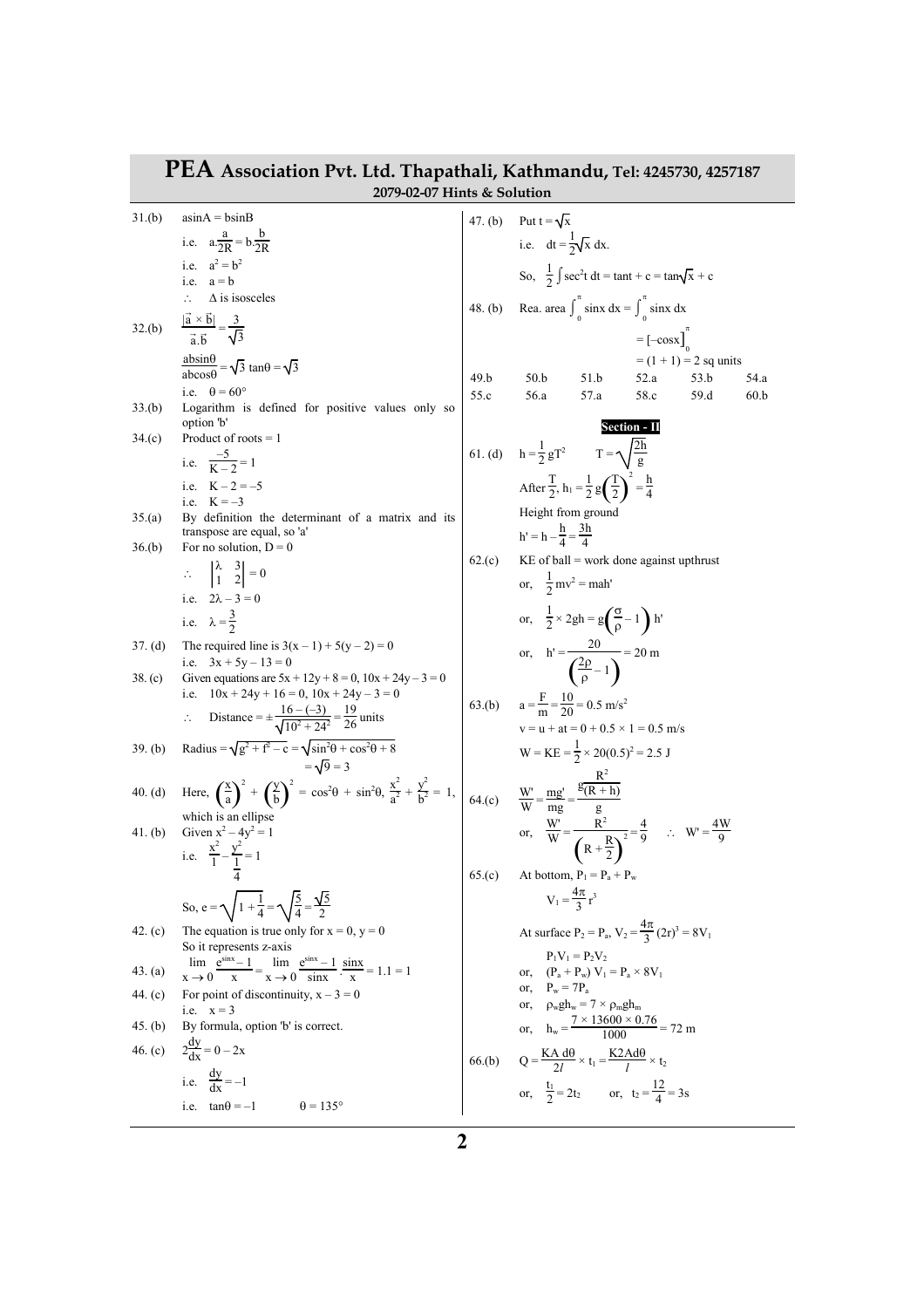| PEA Association Pvt. Ltd. Thapathali, Kathmandu, Tel: 4245730, 4257187<br>2079-02-07 Hints & Solution |                                                                                                                       |         |                                                                                                                                       |  |
|-------------------------------------------------------------------------------------------------------|-----------------------------------------------------------------------------------------------------------------------|---------|---------------------------------------------------------------------------------------------------------------------------------------|--|
| 67.(b)                                                                                                | $f = nf_0 = 420$ (1)                                                                                                  |         |                                                                                                                                       |  |
|                                                                                                       | $f' = (n + 1) f_0 = 490 \dots (2)$                                                                                    |         | or, $\lambda_s = \frac{1}{R}$ (2)                                                                                                     |  |
|                                                                                                       | Diving $(2)$ by $(1)$                                                                                                 |         | $\therefore \qquad \frac{\lambda_L}{\lambda} = \frac{4}{3R} \times \frac{R}{1} = \frac{4}{3}$                                         |  |
|                                                                                                       | $\frac{n+1}{n} = \frac{490}{420} = \frac{7}{6}$                                                                       |         |                                                                                                                                       |  |
|                                                                                                       | or, $6n + 6 = 7n$                                                                                                     |         | 74.(d) $\frac{N_A}{N_B} = \left(\frac{1}{e}\right)^2$                                                                                 |  |
|                                                                                                       | or, $n = 6$                                                                                                           |         |                                                                                                                                       |  |
|                                                                                                       | Now $f = 6 \times \frac{1}{2l} \sqrt{\frac{T}{m}}$                                                                    |         | or, $\frac{N_0 e^{-5\lambda t}}{N_0 e^{-\lambda t}} = \left(\frac{1}{e}\right)^2$                                                     |  |
|                                                                                                       | or, $l = \left(3\sqrt{\frac{360}{0.004}}\right) \times \frac{1}{420} = 2.14 \text{ m}$                                |         | or, $\left(\frac{1}{e}\right)^{4\lambda t} = \left(\frac{1}{e}\right)^2$                                                              |  |
|                                                                                                       |                                                                                                                       |         | $4\lambda t = 2$ or, $t = \frac{1}{2\lambda}$<br>or.                                                                                  |  |
| 68.(c)                                                                                                | $\frac{V}{V} = (n)^{2/3}$                                                                                             | 75.(b)  | Decarboxylation of salicylic acid gives benzene.                                                                                      |  |
|                                                                                                       | or, $\frac{40}{10} = (n)^{2/3}$ or, $n = (4)^{3/2} = 8$                                                               |         | During acylation of benzene, n-propyl carbocation (1 <sup>o</sup> )<br>electrophile rearranges to isopropyl carbocation $(2^{\circ})$ |  |
| 69(a)                                                                                                 | For A: $P_1 \times t = msd\theta$                                                                                     |         | so, isopropyl benzene i.e. cumene is formed.                                                                                          |  |
|                                                                                                       | or, $P_1 = \frac{msd\theta}{t} \dots (1)$                                                                             | 76.(b)  | Alkylidene and alkylene compounds are always<br>positional isomers. The no. of carboxylic acid (fatty                                 |  |
|                                                                                                       | For B: $P_2 \times 2t = msd\theta$                                                                                    | 77.(a)  | acid) in C <sub>4</sub> H <sub>9</sub> -COOH are four.<br>2 moles of $Na2SO3$ are chemically equivalent to 1                          |  |
|                                                                                                       | or, $P_2 = \frac{msd\theta}{2t}$ (2)                                                                                  |         | mole of $I_2$ (two equivalents).                                                                                                      |  |
|                                                                                                       | When both are used $(P_1 + P_2) t' = msd\theta$                                                                       |         | $\therefore$ Eq. wt. of Na <sub>2</sub> S <sub>2</sub> O <sub>3</sub>                                                                 |  |
|                                                                                                       |                                                                                                                       |         | $=\frac{2 \times \text{mol} \cdot \text{mass}}{2}$ = mol.mass                                                                         |  |
|                                                                                                       | or, $t' = \frac{msd\theta}{\left(\frac{msd\theta}{t} + \frac{msd\theta}{2t}\right)} = \frac{2t.t}{3t} = \frac{2t}{3}$ | 78.(a)  | Charge passed = $I \times t = 1 \times 965 = 965C$<br>As 2F or $2\times96500 = 1$ mole                                                |  |
|                                                                                                       | $E = -\frac{d\phi}{dt} = -(16t - 4)$                                                                                  |         | Hence, 96500 c will deposit                                                                                                           |  |
| 70.(b)                                                                                                |                                                                                                                       |         | $= (1 \times 965)/(2 \times 96500) = 1/200 = 0.005$ moles                                                                             |  |
|                                                                                                       | $=-(16\times 0.1-4)$<br>$= 2.4 V$                                                                                     | 79.(b)  | Eqv. Wt. of $KMnO_4 = mol.wt/\Delta O.N$ .<br>$=$ mol. wt/5                                                                           |  |
|                                                                                                       | $I = \frac{E}{R} = \frac{2.4}{10} = 0.24 A$                                                                           |         | $N_{KMnO4}$ = 5x molarity                                                                                                             |  |
|                                                                                                       |                                                                                                                       |         | or, $N_{KMD4} = 5x0.1 = 0.5$<br>Eqv. Wt of $C_2O_4^{2}$ = mol. wt/ $\Delta$ O.N. of 2 C atoms                                         |  |
| 71.(b)                                                                                                | Distance = 2.5 $\beta$ = 2.5 $\frac{D\lambda}{d}$                                                                     |         | $=$ mol.wt/ 2 [4-3] $=$ mol wt./2                                                                                                     |  |
|                                                                                                       | $=\frac{2.5\times1\times6\times10^{-7}}{10^{-3}}$                                                                     |         | $NC_2O_4^{2} = 2x$ molarity                                                                                                           |  |
|                                                                                                       | $= 1.5 \times 10^{-3}$ m = 1.5 mm                                                                                     |         | Meq. of $KMnO_4 = 0.5 \times 20 = 10$<br>Meq of 50 ml of 0.1M $H_2C_2O_4 = 0.1 \times 2 \times 50 = 10$                               |  |
| 72.(c)                                                                                                | For objective<br>$u_0 = 200$ cm $f_0 = 50$ cm                                                                         | 80(c)   | Minimum mol. wt. = $\frac{32 \times 100}{4}$ . At least one S atom                                                                    |  |
|                                                                                                       | $f_0 u_0$ 50 × 200<br><b>200</b>                                                                                      |         |                                                                                                                                       |  |
|                                                                                                       | $v_0 = \frac{v_0 - f_0}{u_0 - f_0}$<br>=7<br>$\frac{1}{3}$ cm<br>150                                                  | 81. (c) | must be present.<br>We can use $PV = nRT$ for getting n and then number                                                               |  |
|                                                                                                       | For eye lens<br>$v_e = 25$ cm, $f_e = 5$ cm                                                                           |         | of molecules = $n \times 6.023 \times 10^{23}$ .                                                                                      |  |
|                                                                                                       | $u_e = \frac{f_e v_e}{v_e + f_e} = \frac{5 \times 25}{25 + 5}$                                                        | 82.(d)  | We have $e^x = y + \sqrt{1 + y^2}$                                                                                                    |  |
|                                                                                                       |                                                                                                                       |         | i.e. $e^x - y = \sqrt{1 + x^2}$                                                                                                       |  |
|                                                                                                       | $=\frac{125}{30}$ = 4.16 cm                                                                                           |         | i.e. $(e^x - y)^2 = 1 + y^2$<br>i.e. $e^{ex} - 2e^{x}y + y^{2} = 1 + y^{2}$                                                           |  |
|                                                                                                       | Length = $v_0$ + $v_e$ = 66.6 + 4.16 = 70.8 cm                                                                        |         | i.e. $e^{2x} - 1 = 2e^{x}y$                                                                                                           |  |
| 73.(d)                                                                                                | For Lyman series                                                                                                      |         | i.e. $y = \frac{e^{x} - e^{-x}}{2}$                                                                                                   |  |
|                                                                                                       | $\frac{1}{\lambda_1} = R \left[ \frac{1}{1^2} - \frac{1}{2^2} \right]$                                                |         | 83.(c) $\tan^{-1} \frac{xy}{zr} + \tan^{-1} \frac{yz}{xr} + \tan^{-1} \frac{zx}{yr}$                                                  |  |
|                                                                                                       | or, $\lambda_L = \frac{4}{3R}$ (1)                                                                                    |         |                                                                                                                                       |  |
|                                                                                                       |                                                                                                                       |         |                                                                                                                                       |  |
|                                                                                                       | And $\frac{1}{\lambda_{s}} = R \left[ \frac{1}{1} \right]$                                                            |         | = $\tan^{-1} \frac{xy}{zx} + \tan^{-1} \frac{\frac{yz}{xr} + \frac{zx}{yr}}{1 - \frac{yz}{xr} \cdot \frac{zx}{yr}}$                   |  |
|                                                                                                       |                                                                                                                       |         |                                                                                                                                       |  |